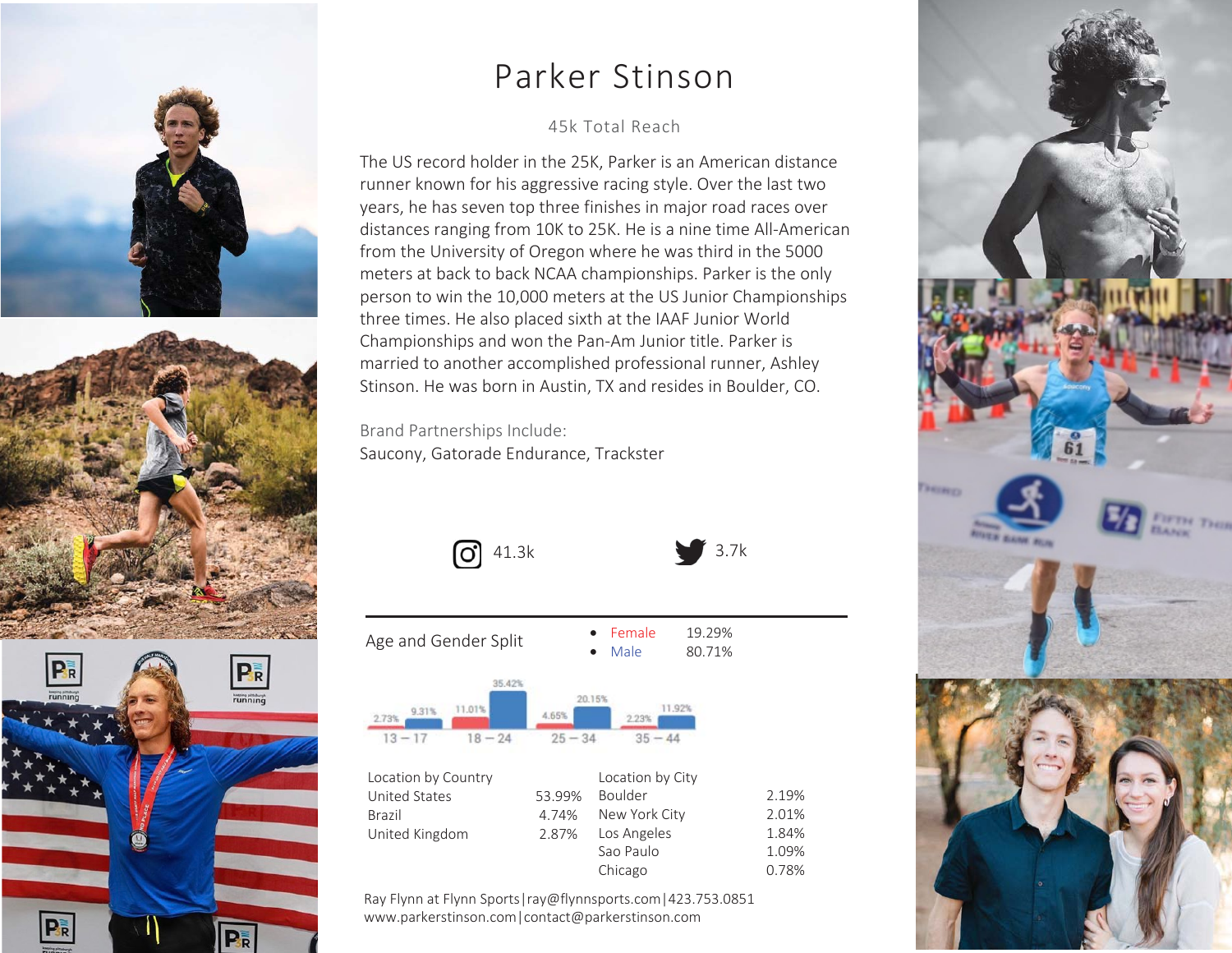## Recent Instagram Results

#### Showing All posted in the past 1 year sorted by **Impressions**